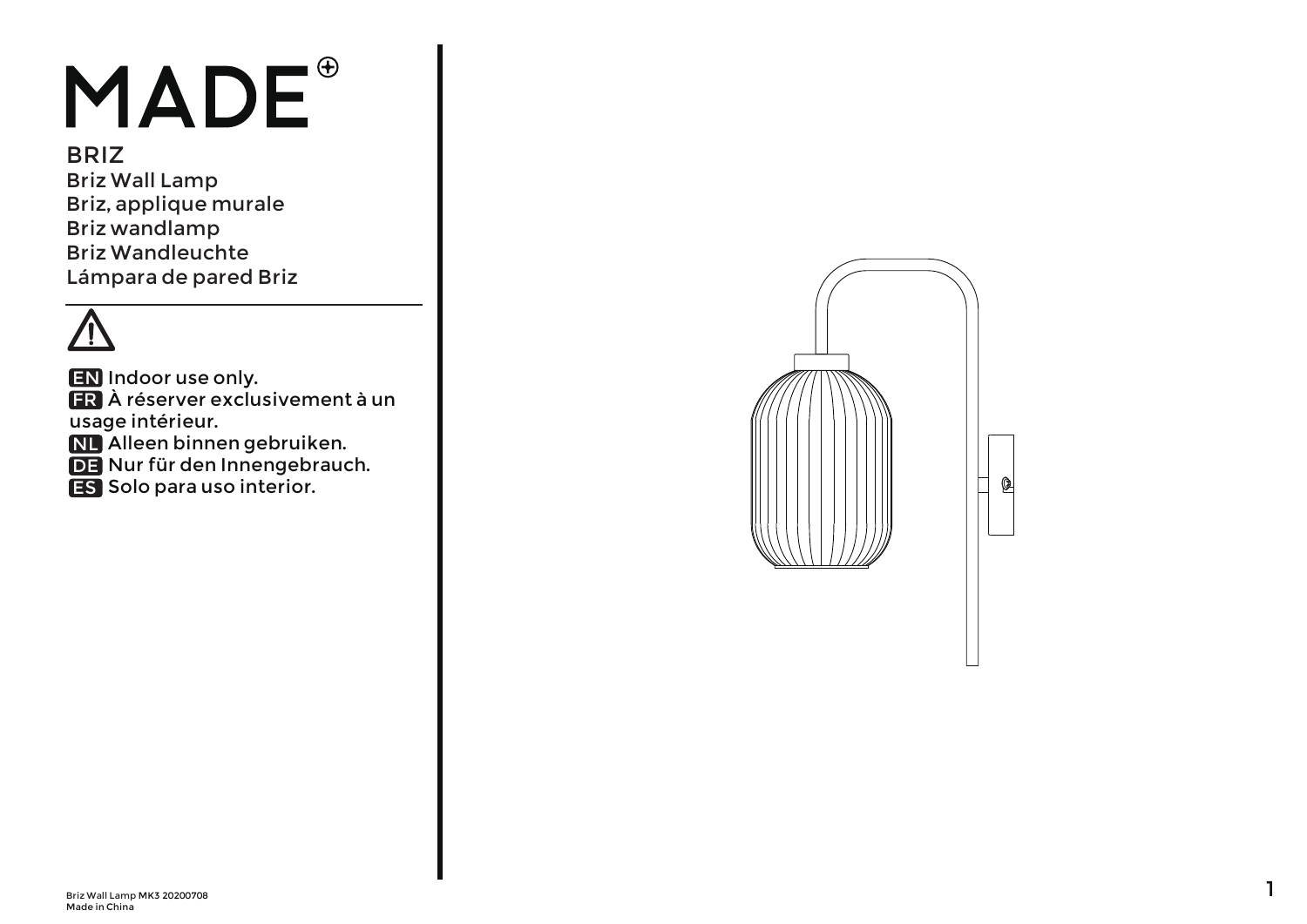## SAFETY DISCLAIMER

**EN** - IMPORTANT! Always shut off power to the circuit before starting installation work. In some countries electrical installation work may only be carried out by a authorised electrical contractor. Contact your local electricity authority for advice. **FR** - ATTENTION ! Toujours couper l'alimentation au panneau principal avant de procéder à l'installation. Dans certains pays, l'installation doit être effectuée par un électricien qualifié. Pour en savoir plus, contacter les autorités locales compétentes en la matière.

**NL** - BELANGRIJK! Schakel de stroom altijd uit voordat met de installatie wordt begonnen. In sommige landen mogen elektrische installaties alleen worden uitgevoerd door een bevoegd elektricien. Neem daarom contact op met de plaatselijke overheid voor advies.

**DE** - WICHTIG! Vor der Installation den Strom abschalten. In einigen Ländern dürfen Elektroinstallationen nur von autorisierten Elektrofachleuten ausgeführt werden. Im Zweifelsfall die örtlichen Behörden ansprechen.

**ES** - IMPORTANTE! Desconecta siempre el interruptor general de la electricidad antes de iniciar cualquier trabajo de instalación. En algunos países, la instalación eléctrica sólo puede realizarla un electricista profesional. Ponte en contacto con las autoridades locales para saber cuál es tu caso.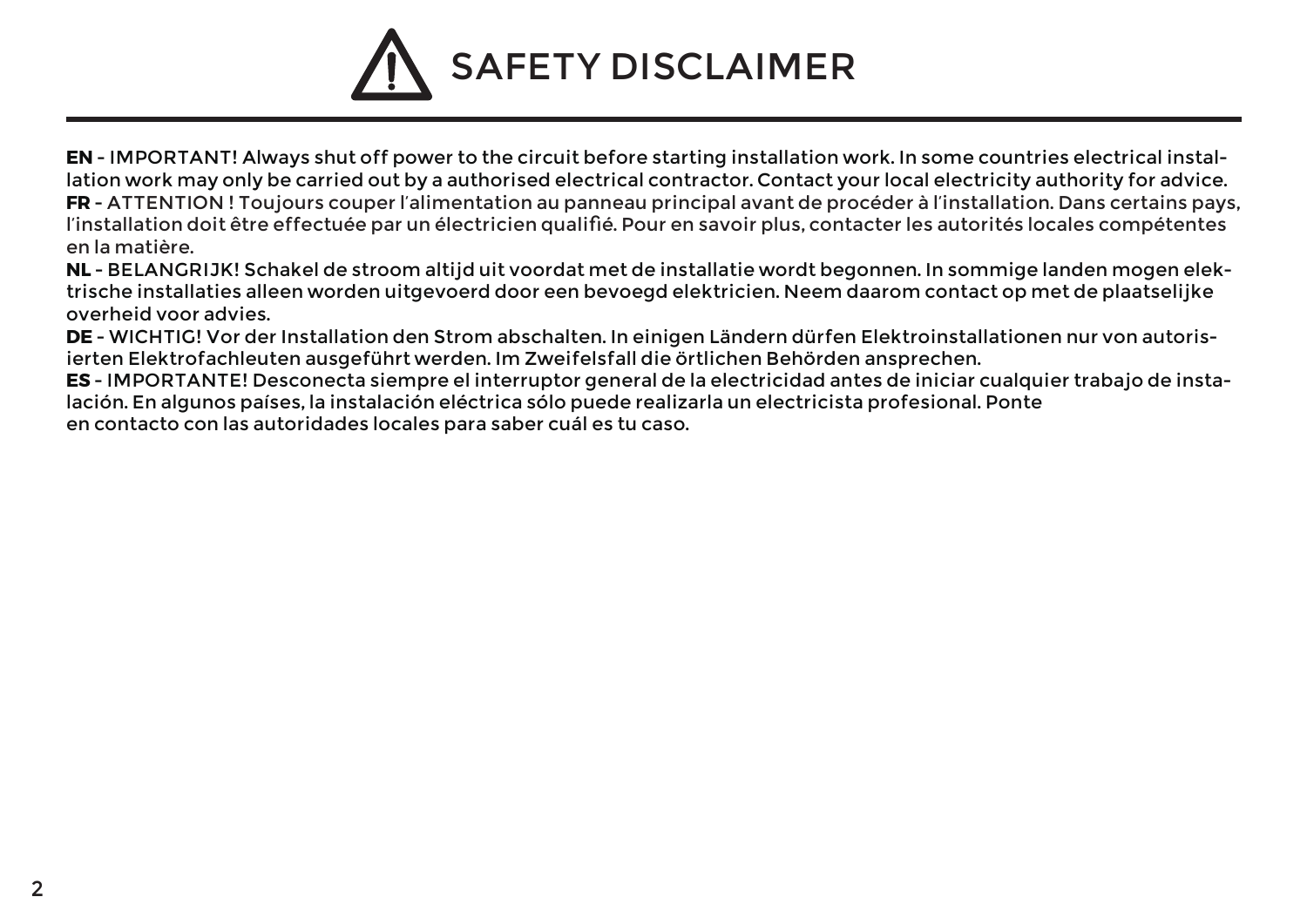

## **Halogen lamps**

**EN** - WHEN CHANGING LAMPS - Make sure the new lamp is marked with the symbol above. Halogen lamps get very hot. Allow the lamp to cool before changing lamps.

**FR** - EN CHANGEANT LES AMPOULES: Vérifiez que les ampoules neuves possèdent bien le symbole cidessus. Les ampoules halogènes peuvent devenir très chaudes, laissez leur le temps de refroidir avant de les changer.

**NL** - HET VERWISSELEN VAN LAMPJESZorg ervoor dat het nieuwe peertje of lampje gemarkeerd is met het bovenstaande symbool. Hallogeen lampen worden erg warm. Laat de lamp eerst afkoelen voor je begint met het verwisselen.

**DE** - Stellen Sie beim Lampenwechsel sicher, dass die neue Lampe mit dem Symbol oben markiert ist. Halogenlampen werden sehr heiß. Lassen Sie die Lampe vor dem Lampenwechsel abkühlen.

**ES** - CAMBIO DE BOMBILLAS - Asegúrate de que la nueva bombilla esté marcada con el símbolo de arriba. Las bombillas halógenas se calientan mucho. Deja que la lámpara se enfríe antes de cambiar las bombillas.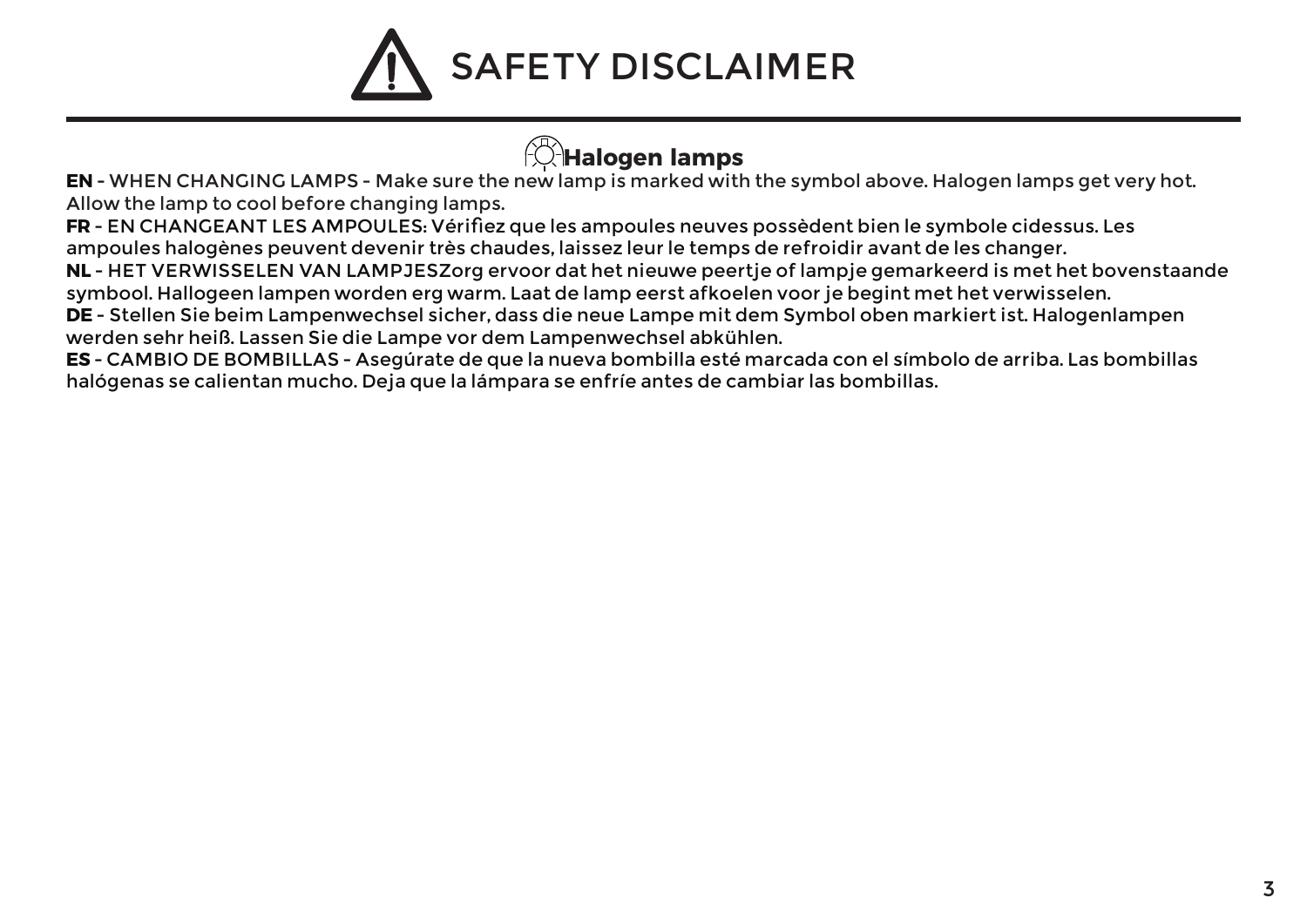

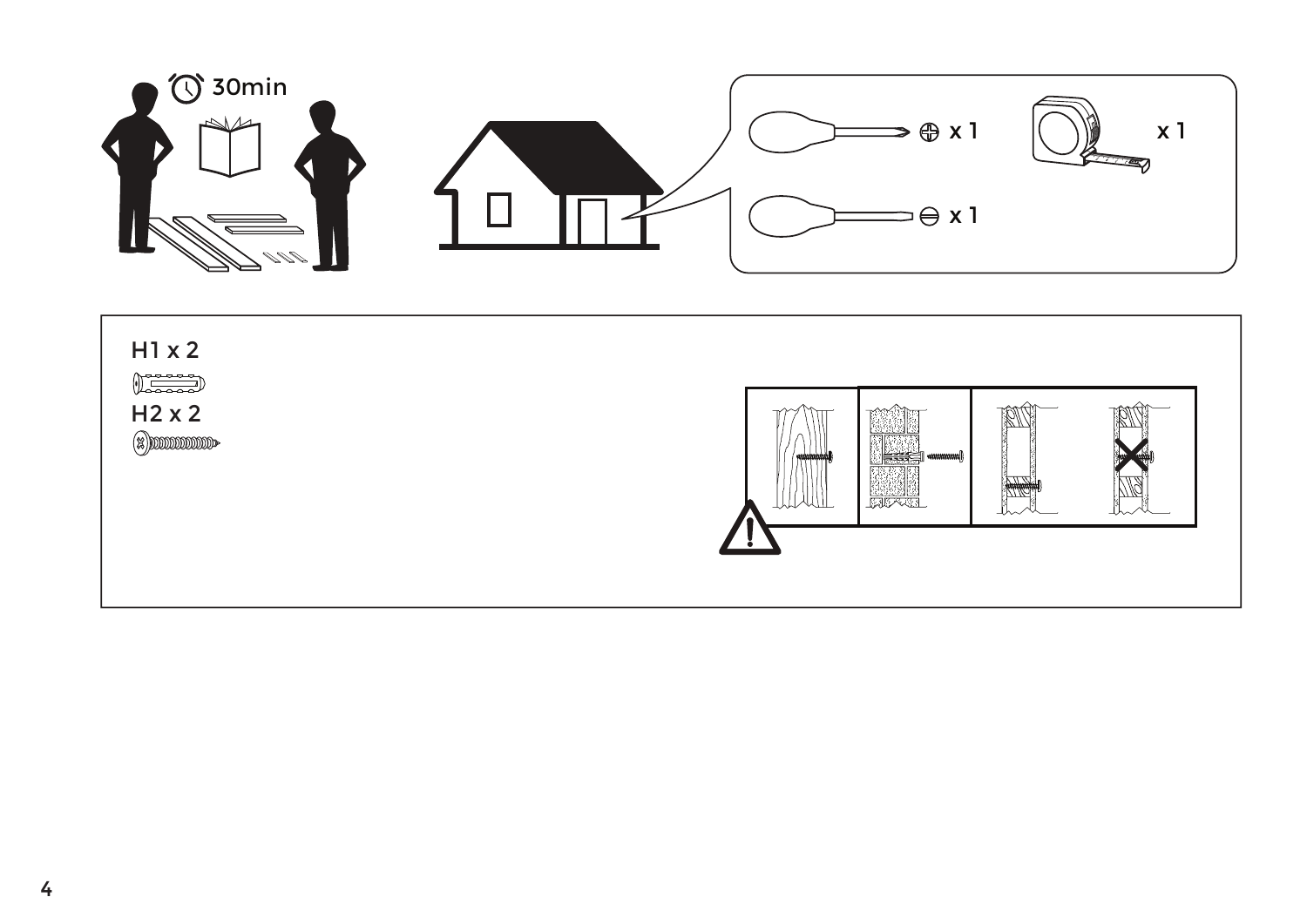

1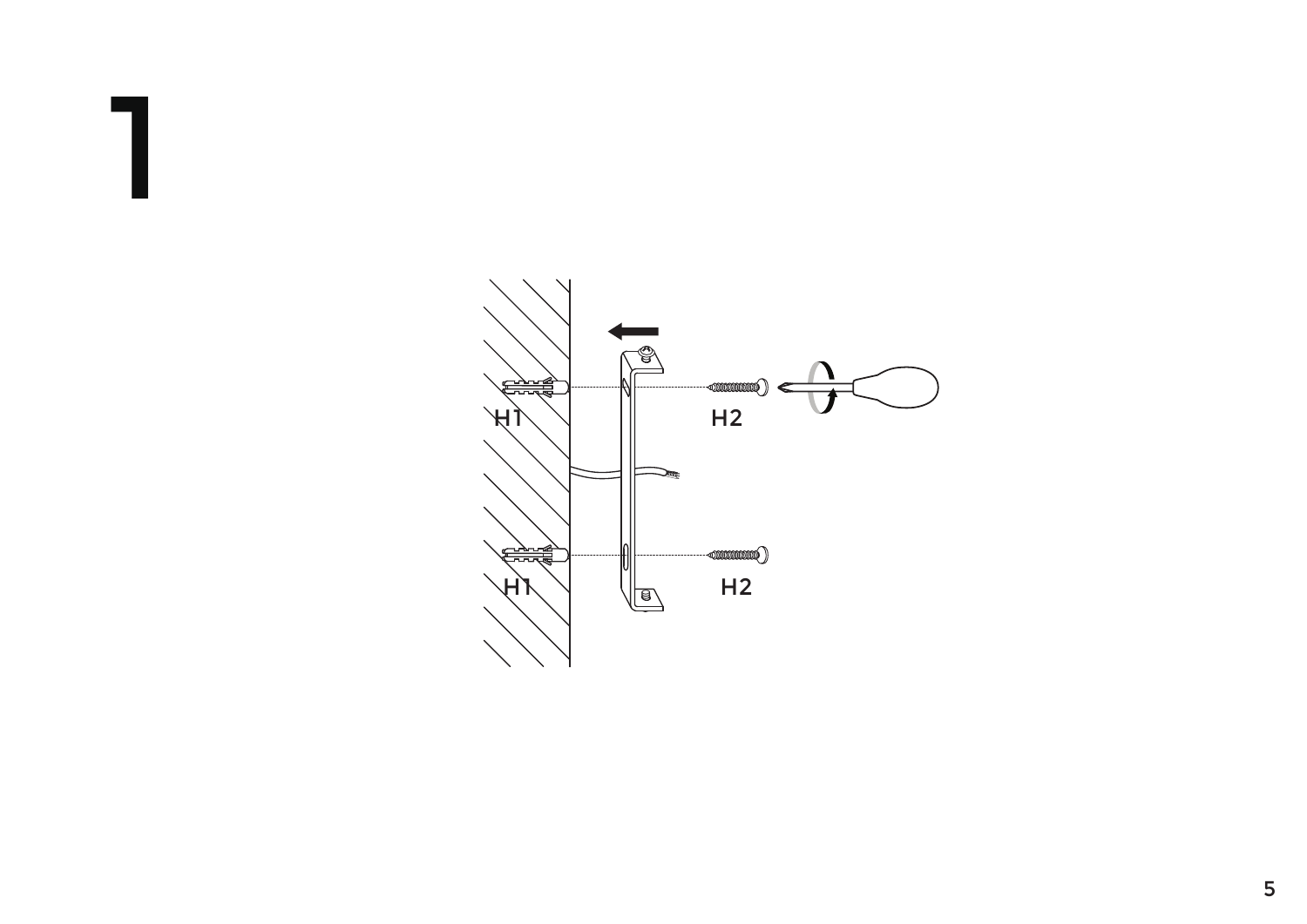

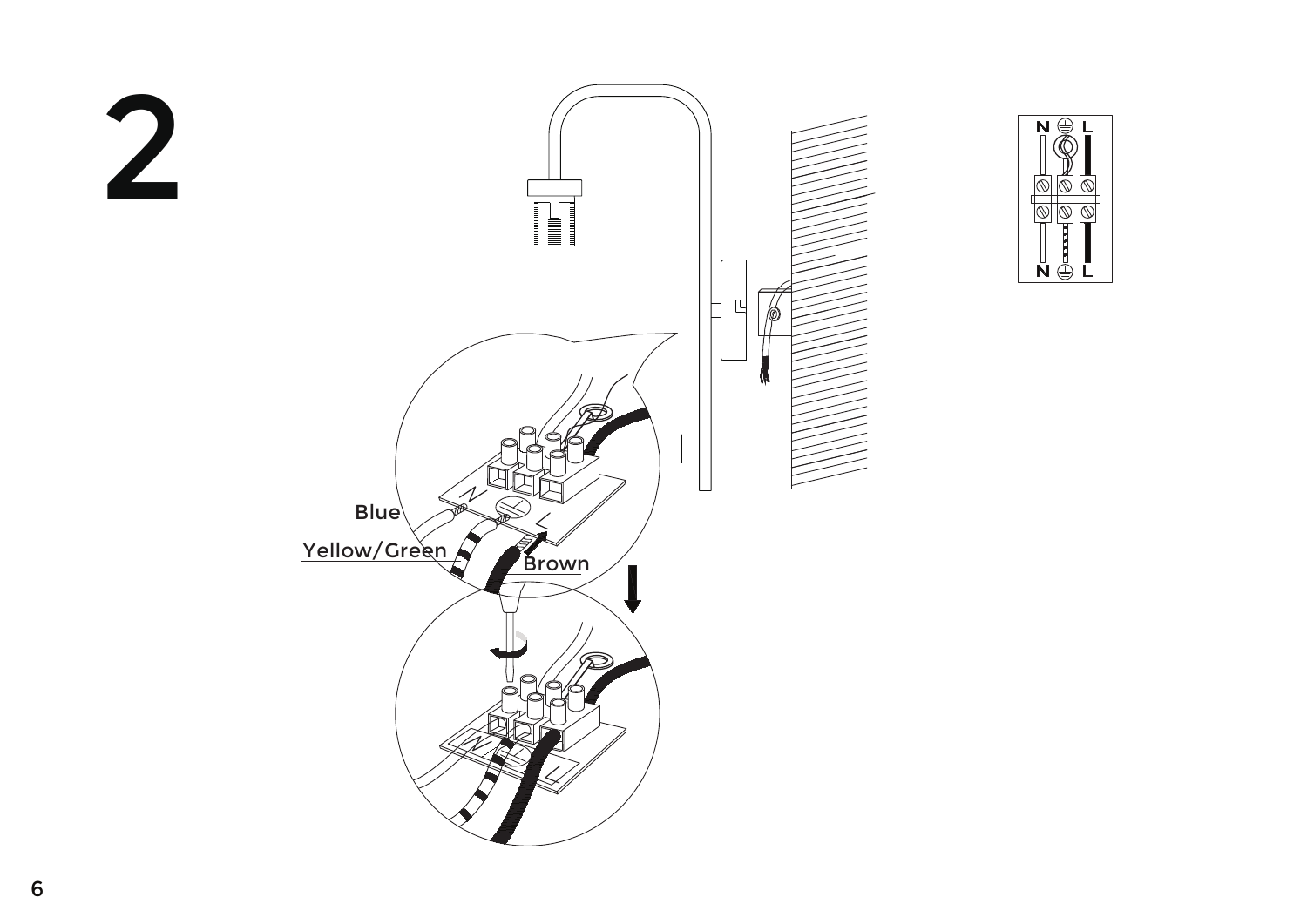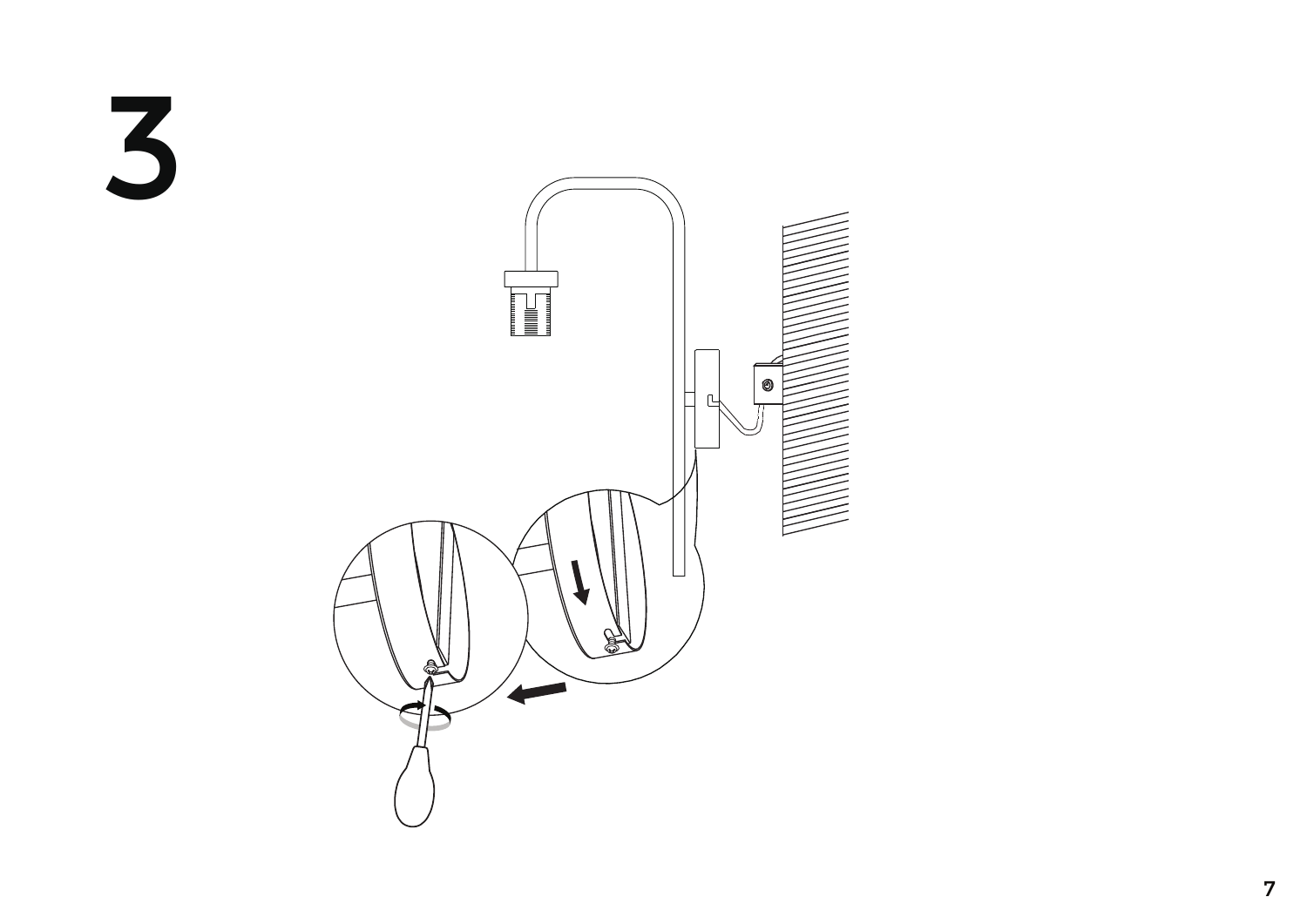